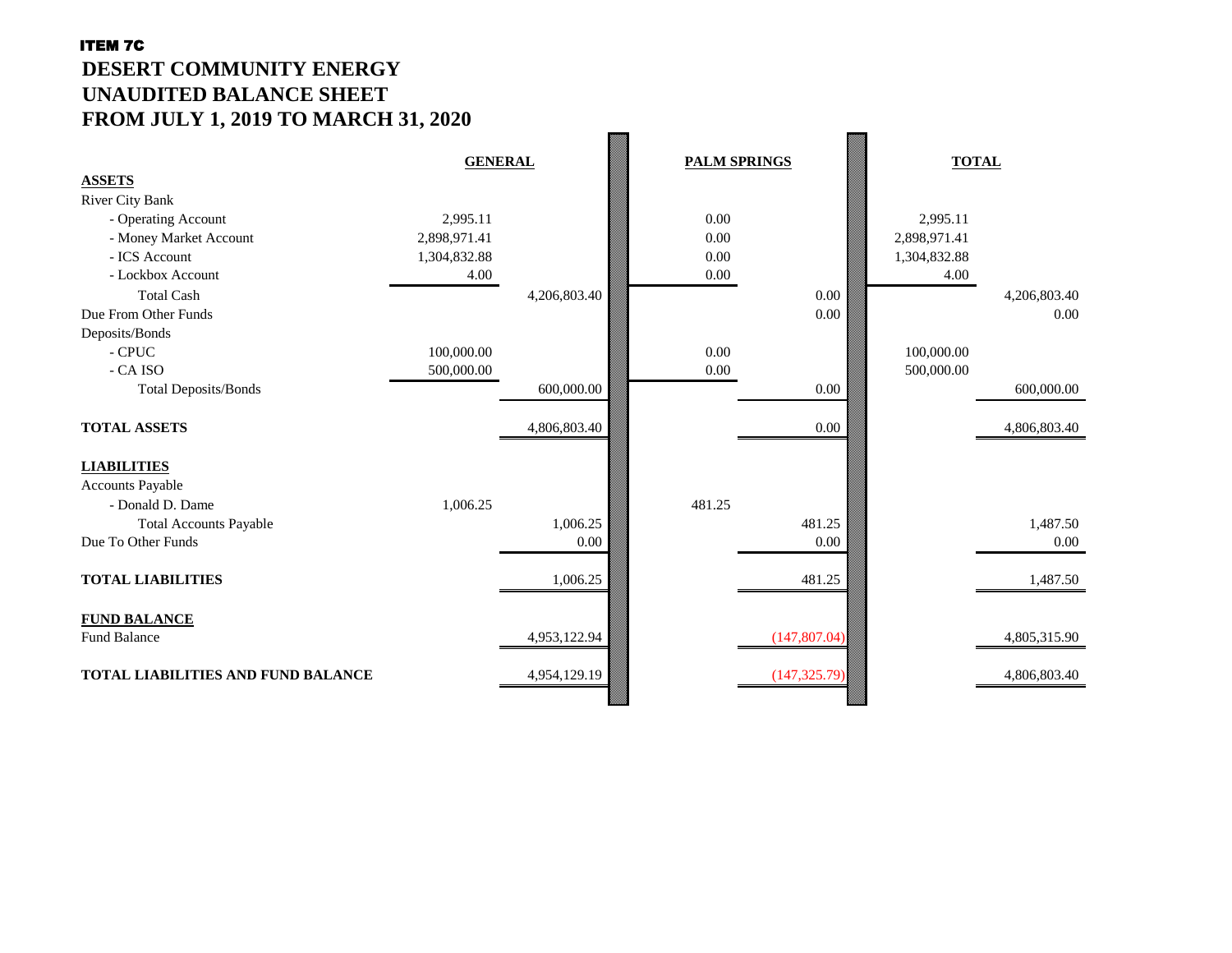#### ITEM 7C

### **DESERT COMMUNITY ENERGY UNAUDITED STATEMENT OF REVENUES, EXPENDITURES, AND CHANGES IN FUND BALANCES FROM JULY 1, 2019 TO MARCH 31, 2020**  $\overline{\phantom{a}}$

| <b>REVENUES</b>                             | <b>GENERAL</b> |              | <b>PALM SPRINGS</b> |               | <b>TOTAL</b> |        |              |
|---------------------------------------------|----------------|--------------|---------------------|---------------|--------------|--------|--------------|
| <b>Other Revenue</b>                        |                | 0.00         |                     | 2.00          |              |        | 2.00         |
| <b>Investment Income</b>                    |                | 65,356.94    |                     | 0.00          |              |        | 65,356.94    |
| <b>TOTAL REVENUES</b>                       |                | 65,356.94    |                     | 2.00          |              |        | 65,358.94    |
|                                             |                |              |                     |               |              |        |              |
| <b>EXPENDITURES</b>                         |                |              |                     |               |              |        |              |
| Accounting / Bank Services                  |                | 1,033.00     |                     | $0.00\,$      |              |        | 1,033.00     |
| <b>Professional Services</b>                |                |              |                     |               |              |        |              |
| - LSL, CPAs                                 | 7,870.00       |              | 0.00                |               | 7,870.00     |        |              |
| - Lift to Rise                              | 42,000.00      |              | 0.00                |               | 42,000.00    |        |              |
| - Southern California Edison                | 10,322.90      |              | 0.00                |               | 10,322.90    |        |              |
| <b>Total Professional Services</b>          |                | 60,192.90    |                     | $0.00\,$      |              |        | 60,192.90    |
| Consultants                                 |                |              |                     |               |              |        |              |
| - Donald D. Dame                            | 7,805.00       |              | 481.25              |               | 8,286.25     |        |              |
| - White Rabbit Group                        | 2,200.00       |              | $0.00\,$            |               | 2,200.00     |        |              |
| <b>Total Consultants</b>                    |                | 10,005.00    |                     | 481.25        |              |        | 10,486.25    |
| Outreach                                    |                |              |                     |               |              |        |              |
| - Burke Rix Communications                  | 0.00           |              | 65,827.80           |               | 65,827.80    |        |              |
| - PersonifyPro                              | 0.00           |              | 4,159.94            |               | 4,159.94     |        |              |
| - Heslin Cinematic                          | 0.00           |              | 950.00              |               |              | 950.00 |              |
| - BFG LLC (Gay Desert Guide)                | 0.00           |              | 20,000.00           |               | 20,000.00    |        |              |
| <b>Total Outreach</b>                       |                | $0.00\,$     |                     | 90,937.74     |              |        | 90,937.74    |
| Printing                                    |                |              |                     |               |              |        |              |
| - Ace Printing                              | $0.00\,$       |              | 56,390.05           |               | 56,390.05    |        |              |
| <b>Total Printing</b>                       |                | $0.00\,$     |                     | 56,390.05     |              |        | 56,390.05    |
| <b>TOTAL EXPENDITURES</b>                   |                | 71,230.90    |                     | 147,809.04    |              |        | 219,039.94   |
| <b>Excess of Revenues over Expenditures</b> |                | (5,873.96)   |                     | (147, 807.04) |              |        | (153,681.00) |
| Fund Balance - Beginning of the Year        |                | 4,958,996.90 |                     | $0.00\,$      |              |        | 4,958,996.90 |
| Fund Balance - End of the Year              |                | 4,953,122.94 |                     | (147, 807.04) |              |        | 4,805,315.90 |